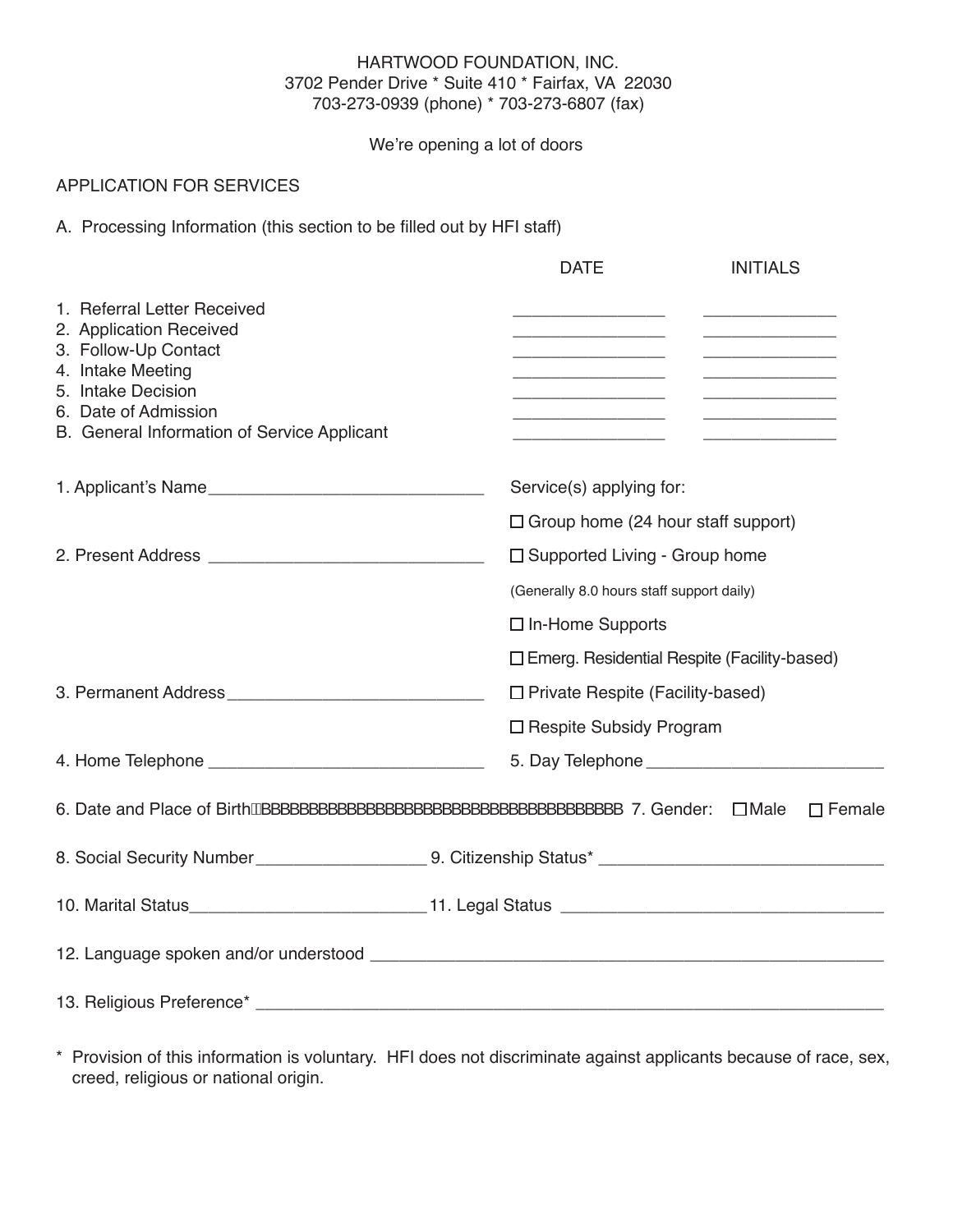| 14. Medical Insurance (company/policy number) or Medical Assistance                             |     |        |                |  |
|-------------------------------------------------------------------------------------------------|-----|--------|----------------|--|
|                                                                                                 |     |        |                |  |
|                                                                                                 |     |        |                |  |
| C. Identification Information                                                                   |     |        |                |  |
|                                                                                                 |     |        |                |  |
|                                                                                                 |     |        |                |  |
| 6. Recent Photograph (please attach)                                                            |     |        |                |  |
| D. Family/Guardian Information<br>1. Parent(s) Name(s) or Next-of-kin (if parents are deceased) |     |        |                |  |
| 2. Sibling Information:                                                                         |     |        |                |  |
| Name                                                                                            | Age | Gender | <b>Address</b> |  |
|                                                                                                 |     |        |                |  |
|                                                                                                 |     |        |                |  |
|                                                                                                 |     |        |                |  |
|                                                                                                 |     |        |                |  |
|                                                                                                 |     |        |                |  |
|                                                                                                 |     |        |                |  |
|                                                                                                 |     |        |                |  |
|                                                                                                 |     |        |                |  |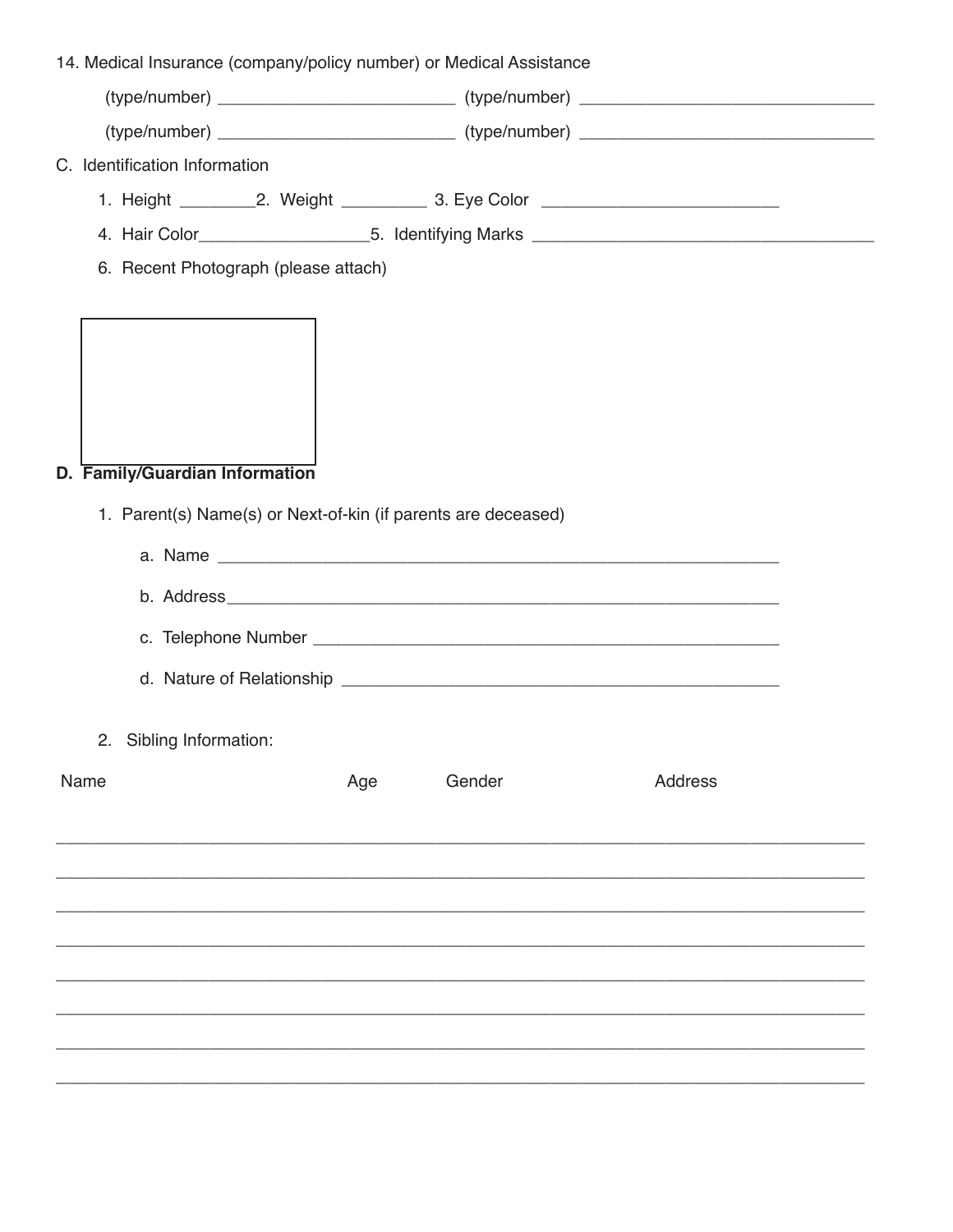## **E. Emergency/Other Contacts**

- 1. Physician
	- a. Name
	- c. Telephone Number
- 2. Pastor/Priest/Rabbi (Provision of this information is voluntary. HFI does not discriminate against applicants because of race, sex, creed, religious or national origin.)
	- a. Name \_\_\_\_\_\_\_\_\_\_\_\_\_\_\_\_\_\_\_\_\_\_\_\_\_\_\_\_\_\_\_\_\_\_\_\_\_\_\_\_\_\_\_\_\_\_\_\_\_\_\_\_\_\_\_\_\_\_\_\_\_\_\_\_\_\_\_\_\_
	- b. Address\_\_\_\_\_\_\_\_\_\_\_\_\_\_\_\_\_\_\_\_\_\_\_\_\_\_\_\_\_\_\_\_\_\_\_\_\_\_\_\_\_\_\_\_\_\_\_\_\_\_\_\_\_\_\_\_\_\_\_\_\_\_\_\_\_\_\_\_
	- c. Telephone Number \_\_\_\_\_\_\_\_\_\_\_\_\_\_\_\_\_\_\_\_\_\_\_\_\_\_\_\_\_\_\_\_\_\_\_\_\_\_\_\_\_\_\_\_\_\_\_\_\_\_\_\_\_\_\_\_\_\_\_
- 3. CSB Support Coordinator (if assigned): Phone number:

b. Address

#### **F. Program Information**

1. Employment / Day Support Background (List present or last place of employment or day support). Attach separate page for previous employment.)

- a. Current Employer / Day Service Provider:
- b. Address
- c. Supervisor \_\_\_\_\_\_\_\_\_\_\_\_\_\_\_\_\_\_\_\_\_\_\_\_\_\_\_\_\_\_\_\_\_\_\_\_\_\_\_\_\_\_\_\_\_\_\_\_\_\_\_\_\_\_\_\_\_\_\_\_\_\_\_\_\_
- d. Phone Number
- e. Dates of employment/service \_\_\_\_\_\_\_\_\_\_\_\_\_\_\_\_\_\_\_\_\_\_\_\_\_\_\_\_\_\_\_\_\_\_\_\_\_\_\_\_\_\_\_\_\_\_\_\_\_\_\_
- 2. Educational Background (list present or last attended school.

Attach separate page for other schooling).

- a. School \_\_\_\_\_\_\_\_\_\_\_\_\_\_\_\_\_\_\_\_\_\_\_\_\_\_\_\_\_\_\_\_\_\_\_\_\_\_\_\_\_\_\_\_\_\_\_\_\_\_\_\_\_\_\_\_\_\_\_\_\_\_\_\_\_\_\_\_ b. Address \_\_\_\_\_\_\_\_\_\_\_\_\_\_\_\_\_\_\_\_\_\_\_\_\_\_\_\_\_\_\_\_\_\_\_\_\_\_\_\_\_\_\_\_\_\_\_\_\_\_\_\_\_\_\_\_\_\_\_\_\_\_\_\_\_\_\_ c. Phone Number  $\Box$ d. Diploma/highest grade completed **completed** e. Concentration/specialized study
- f. Dates of attendance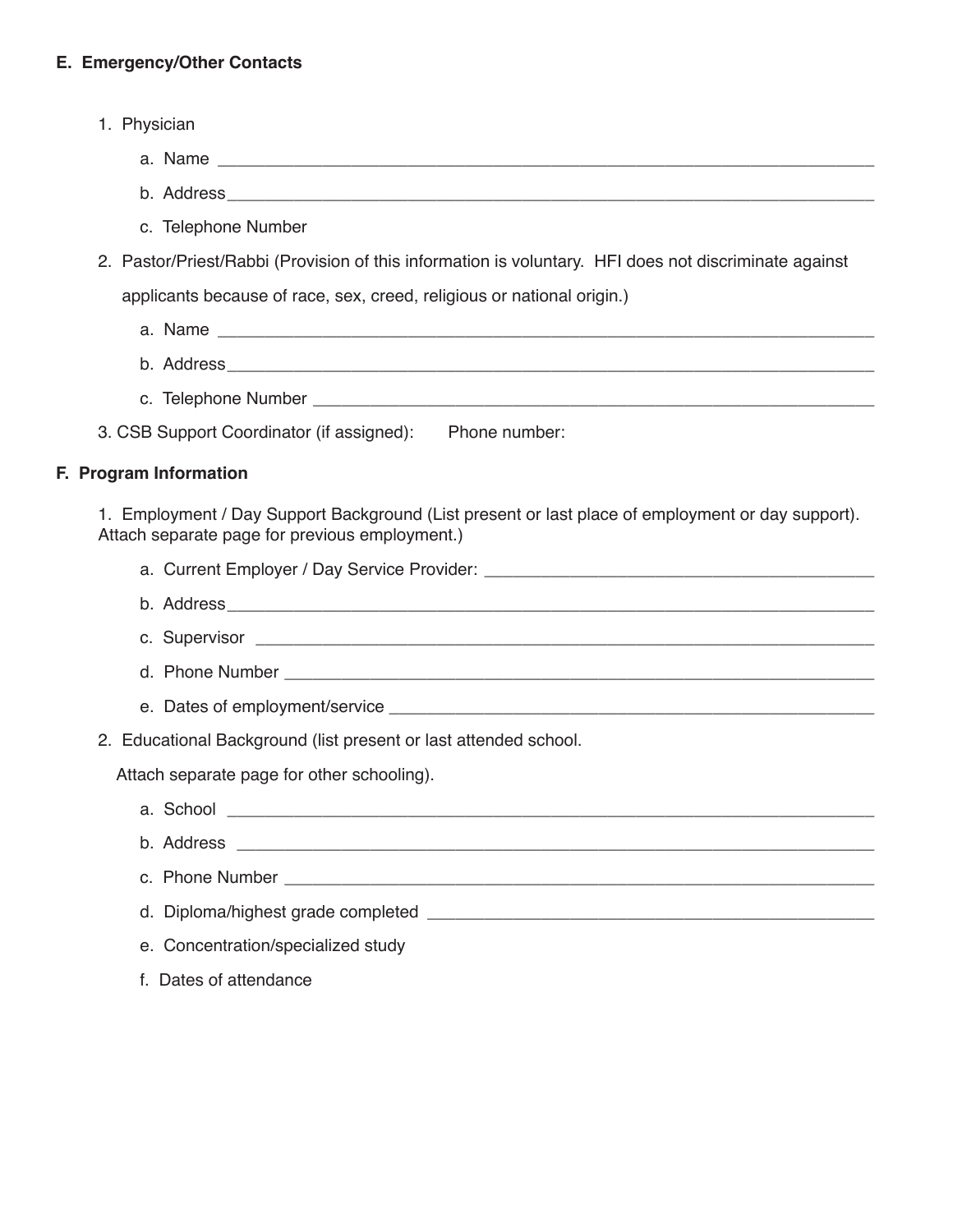3. Vocational/Other Training Background (list present or last training

program. Attach separate page for previous training).

| 4. Residential Program Background (if applicable, list additional                                                         |
|---------------------------------------------------------------------------------------------------------------------------|
| information on separate page).                                                                                            |
| b. Business address                                                                                                       |
|                                                                                                                           |
|                                                                                                                           |
|                                                                                                                           |
|                                                                                                                           |
| <b>G. Individual Support Information</b><br>1. Medical, Behavioral and Social condition(s) resulting in need for support; |
|                                                                                                                           |
|                                                                                                                           |
| b. Nature of diagnose(s)                                                                                                  |
|                                                                                                                           |
|                                                                                                                           |
|                                                                                                                           |
|                                                                                                                           |
| 3) Use of adaptive devices /equipment (wheelchair, walker, etc.): ______________________                                  |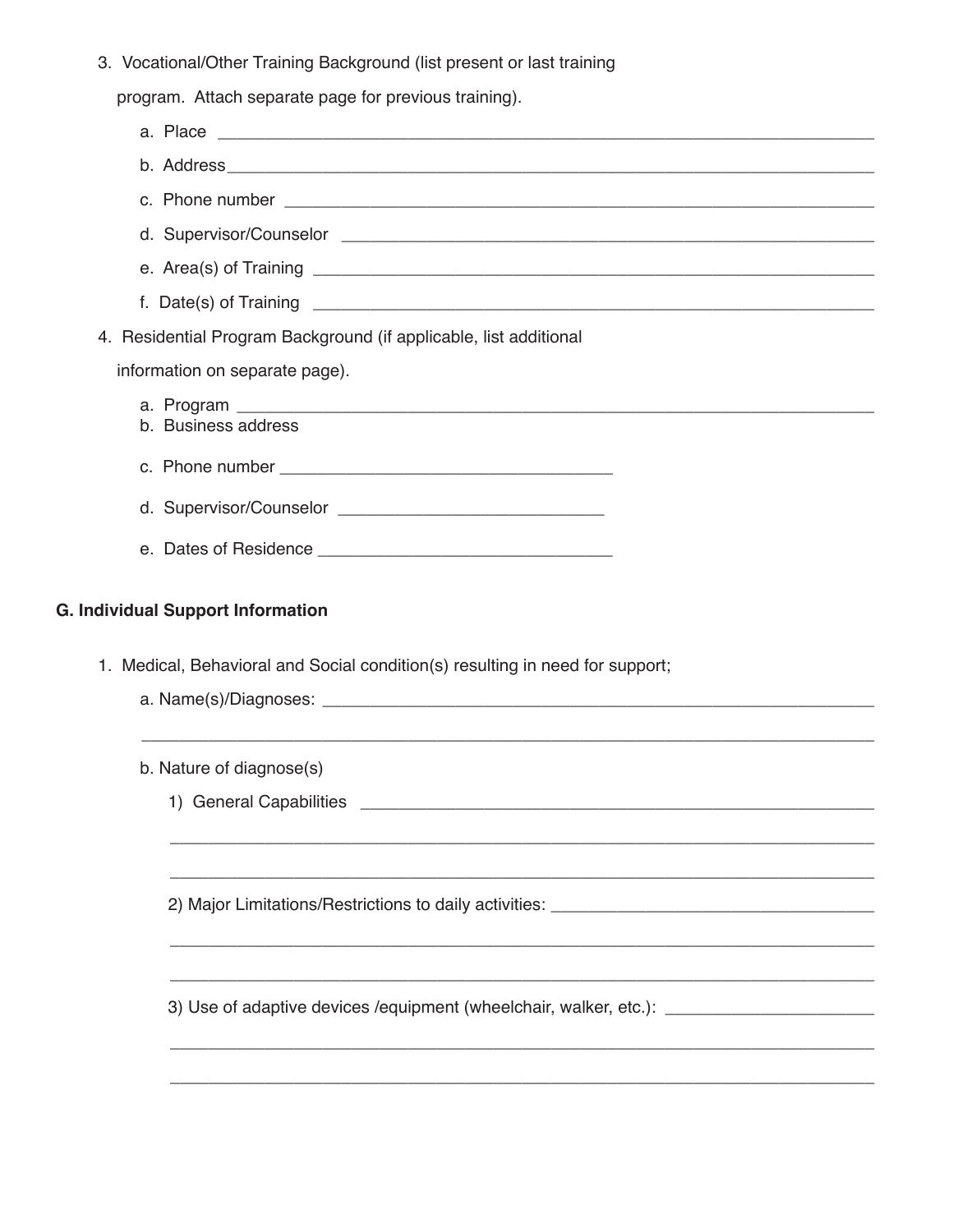## 2. Medical Status/History

| 1) Current medications (prescription and nonprescription, type, dosage, frequency, condition<br>being treated, method of administration, Note "None" if appropriate) |  |  |
|----------------------------------------------------------------------------------------------------------------------------------------------------------------------|--|--|
|                                                                                                                                                                      |  |  |
|                                                                                                                                                                      |  |  |
|                                                                                                                                                                      |  |  |
|                                                                                                                                                                      |  |  |
|                                                                                                                                                                      |  |  |
| e. Serious illnesses and chronic conditions of applicant's parents and siblings, if known ______                                                                     |  |  |
|                                                                                                                                                                      |  |  |
| f. Past serious illnesses, infectious diseases, serious injuries and hospitalizations _____________                                                                  |  |  |
|                                                                                                                                                                      |  |  |
|                                                                                                                                                                      |  |  |
|                                                                                                                                                                      |  |  |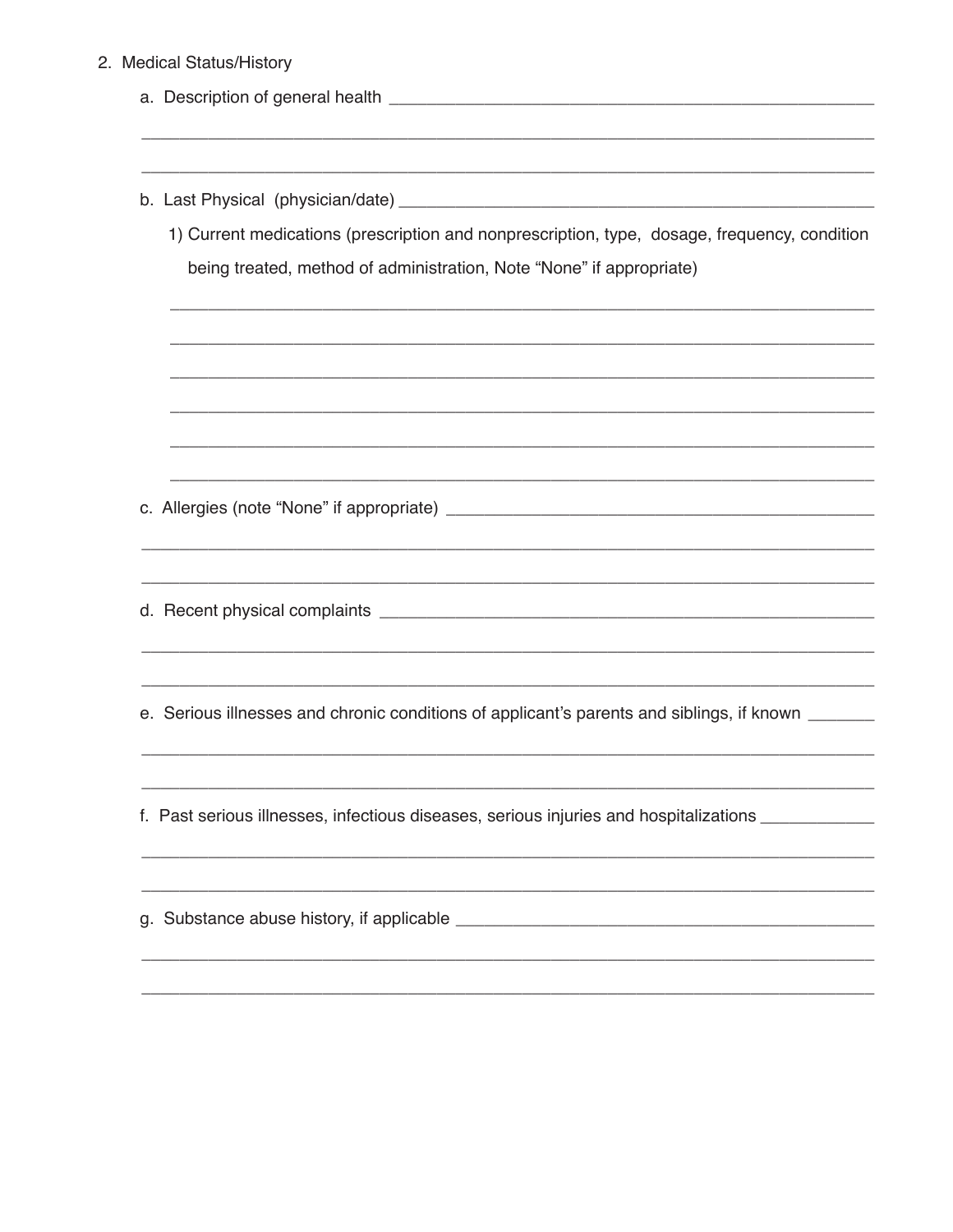## 3. Drug Use Profile

a. List of prescription and nonprescription drugs taken during the past 6 months (if not listed above)

| b. List any drug allergies, idiosyncratic or adverse drug reactions |                                                                             |  |  |
|---------------------------------------------------------------------|-----------------------------------------------------------------------------|--|--|
|                                                                     |                                                                             |  |  |
|                                                                     |                                                                             |  |  |
|                                                                     | c. List any past ineffective medication therapy                             |  |  |
|                                                                     |                                                                             |  |  |
|                                                                     | 4. Sexual Health and Reproductive History                                   |  |  |
|                                                                     | a. List and describe any past/present sexual health issues                  |  |  |
|                                                                     |                                                                             |  |  |
|                                                                     | b. Does the service applicant have any children? $\Box$ Yes<br>$\Box$ No    |  |  |
|                                                                     | If yes, List name(s), age(s), address(es) and contact frequency and issues: |  |  |
|                                                                     |                                                                             |  |  |
|                                                                     |                                                                             |  |  |
|                                                                     | 5. Independent/Personal Living Skills                                       |  |  |
|                                                                     | a. Self-help (grooming, dressing, bathing, feeding, toileting)              |  |  |
|                                                                     |                                                                             |  |  |
|                                                                     |                                                                             |  |  |
|                                                                     | b. Communication (strengths and support needs)                              |  |  |
|                                                                     |                                                                             |  |  |
|                                                                     |                                                                             |  |  |
| C.                                                                  | Household (cleaning, cooking, laundry)                                      |  |  |
|                                                                     |                                                                             |  |  |
|                                                                     |                                                                             |  |  |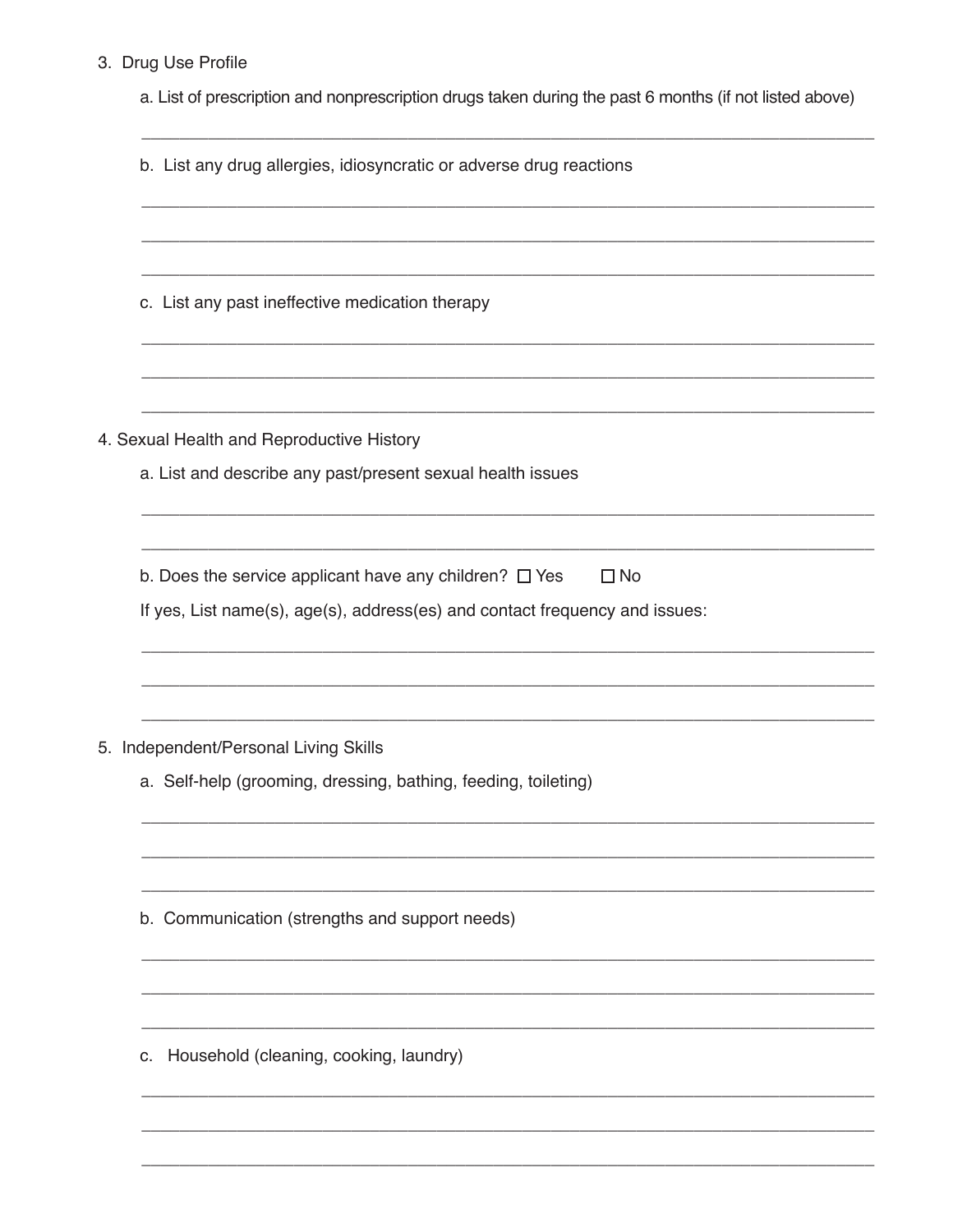| d. Leisure (interests, activities, hobbies)                                           |
|---------------------------------------------------------------------------------------|
|                                                                                       |
| e. Mobility (if you use cane, walker, or wheelchair, please note)                     |
|                                                                                       |
| f. Behavioral (list strengths and support needs)                                      |
|                                                                                       |
| g. Community (shopping, banking, use of public transportation)                        |
|                                                                                       |
|                                                                                       |
| H. Financial Information                                                              |
| 2. Income/Assets                                                                      |
|                                                                                       |
|                                                                                       |
| c. Savings (amount) \$                                                                |
|                                                                                       |
| ,我们也不能在这里的人,我们也不能在这里的人,我们也不能在这里的人,我们也不能在这里的人,我们也不能在这里的人,我们也不能在这里的人,我们也不能在这里的人,我们也     |
| ,我们也不能在这里的人,我们也不能在这里的人,我们也不能在这里的人,我们也不能在这里的人,我们也不能在这里的人,我们也不能在这里的人,我们也不能在这里的人,我们也     |
| 3. Government Benefits / Financial assistance (if applicable, fill in monthly amount) |
|                                                                                       |
|                                                                                       |
|                                                                                       |
|                                                                                       |
|                                                                                       |
|                                                                                       |